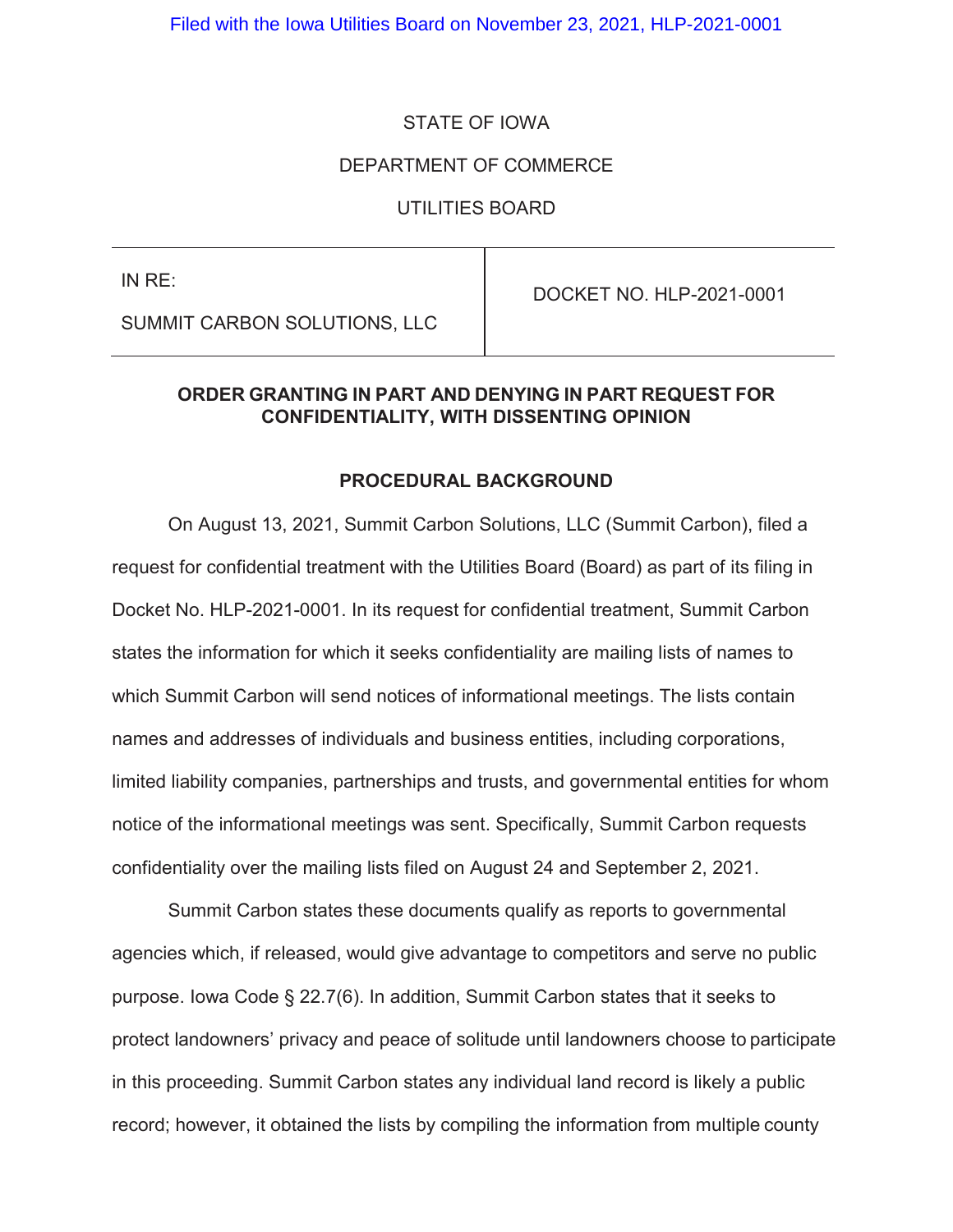#### Filed with the Iowa Utilities Board on November 23, 2021, HLP-2021-0001

#### DOCKET NO. HLP-2021-0001 PAGE 2

assessors' sites. Summit Carbon states it took a substantial amount of time, money, and effort to compile the lists and required hiring an experienced vendor. Summit Carbon states that not holding the lists confidential would put both it and its vendor at a competitive disadvantage. Additionally, Summit Carbon states there is no public purpose to disclosing the lists and releasing the lists would be a public disservice. Summit Carbon states the people on the mailing lists did not volunteer to be put on the mailing lists, but rather, Summit Carbon initiated the mailing lists. Summit Carbon states that unless and until the persons on the mailing lists choose to participate, their names and contact information should not be made publicly available.

Summit Carbon also provided a sworn affidavit from Jake Ketzner, Vice President of Government and Public Affairs for Summit Carbon, affirming the documents in question contain confidential information.

On September 14, 2021, the Office of Consumer Advocate (OCA), a division of the Iowa Department of Justice, filed an objection to the request for confidential treatment of the mailing lists. OCA states it disagrees with Summit Carbon's rationale for holding the documents confidential. OCA states there would be a public purpose for releasing the mailing lists because the mailing lists would allow landowners to collaborate and mount a joint response to the proposed pipeline. OCA also states it disagrees with Summit Carbon's assertion that releasing the mailing lists would cause competitive harm to it and its vendor. OCA states it does not understand how the mailing lists could give an advantage to a competitor, given Summit Carbon has already filed maps of the proposed route. OCA states it shares Summit Carbon's concern for privacy, safety, and security of landowners on the mailing lists and the Board can take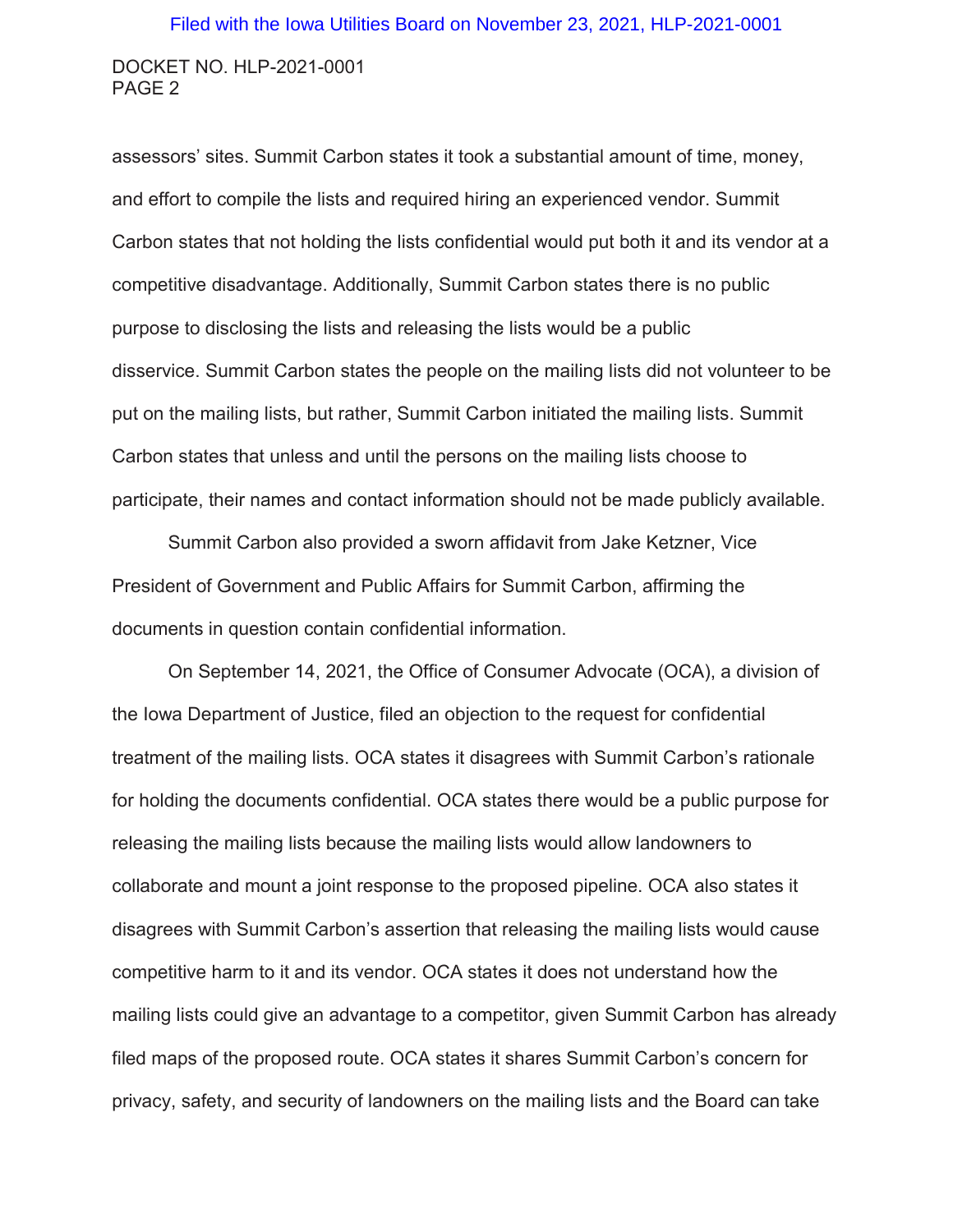#### Filed with the Iowa Utilities Board on November 23, 2021, HLP-2021-0001

#### DOCKET NO. HLP-2021-0001 PAGE 3

steps to protect the privacy and security of landowners while providing meaningful public access to the mailing lists.

The Board also has received numerous objections pertaining to Summit Carbon's request for confidentiality. These objections are either mirror images of one another or touch upon the same issue. The overarching message from the objections is that the mailing lists should be made public to allow landowners to contact one another regarding the project.

On November 1, 2021, Summit Carbon filed a reply in support of its request for confidential treatment of the mailing lists. In its reply, Summit Carbon reiterates its assertion that the mailing lists should be held confidential pursuant to Iowa Code § 22.7(6). Summit Carbon states the Board has held mailing lists confidential in Docket Nos. GCU-2019-0001 and GCU-2020-0001, pursuant to Iowa Code § 22.7(6). Additionally, Summit Carbon states the mailing lists are not required pursuant to Iowa Code chapter 479B or 199 Iowa Administrative Code chapter 13, but were requested by Board staff.

Summit Carbon's reply further states that should the Board determine that confidentiality should not be granted over the mailing lists, Summit Carbon should be allowed to either withdraw and delete the filing from the Board's electronic filing system, as the mailing lists are not required by statute or rules, or refile the mailing lists. If Summit Carbon would be allowed to refile the mailing lists, it additionally proposes three limitations: 1) limit the mailing list to only those tracts on the proposed centerline; 2) have the Board run the list against the Safe At Home program database; and 3) have the Board provide an opt-in mechanism to allow landowners to declare their desire to have their contact information made public.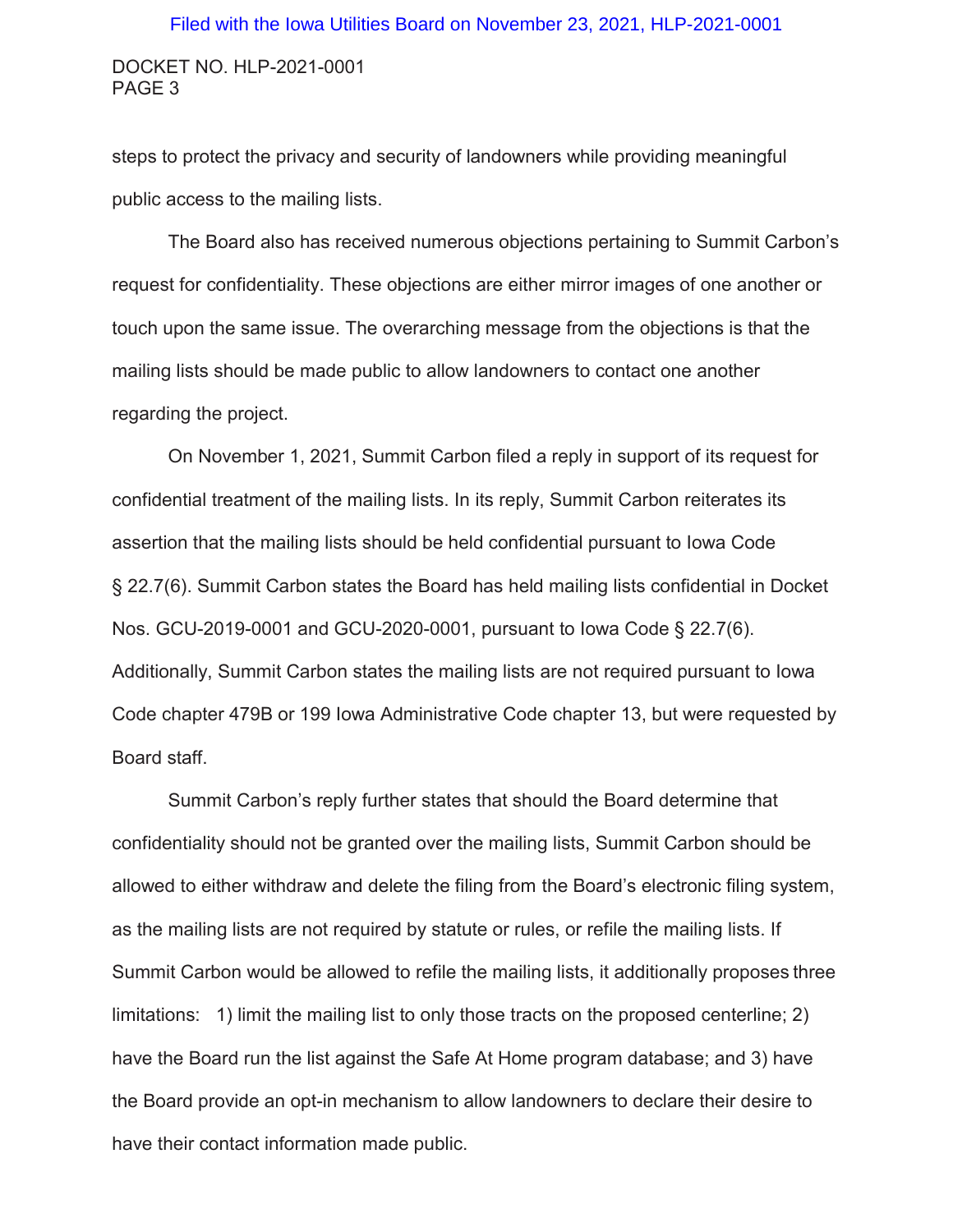## **BOARD DISCUSSION**

Upon review of the information filed, the Board will grant in part and deny in part the request for confidential treatment filed on August 13, 2021. Iowa Code § 22.7(6) provides that reports to a governmental agency which, if released, would give advantage to competitors and serve no public purpose, may be kept confidential. The Board finds that the confidential materials detailed above do not meet the requirements of Iowa Code § 22.7(6); however, there is a privacy interest the Board must consider before reaching its ultimate decision as to the mailing lists.

The Iowa Supreme Court characterized this § 22.7(6) exception as being "narrow" and recognized that the burden of proving the elements of the exception rests with the party seeking confidentiality. *Iowa Film Prod. Servs. v. Iowa Dep't of Economic Development*, 818 N.W.2d 207, 225, 228 (Iowa 2012). Consequently, Summit Carbon must show that permitting public inspection of the mailing lists would give its competitors an advantage and serve no public purpose. *See Northeast Council on Substance Abuse, Inc. v. Iowa Dep't of Public Health*, 513 N.W.2d 757, 760 (Iowa 1994) (holding that to fall within the § 22.7(6) exception, the requesting party must prove that the release of the public records would give advantage to the requesting party's competitors and would serve no public purpose).

Turning to the competitive advantage element, Summit Carbon asserts that it, by and through its vendor, spent a substantial amount of time and resources in the creation of the mailing lists. However, even assuming the assertion is accurate, neither the economic nor intrinsic value of the lists is an element of the § 22.7(6) exception. Summit Carbon does not identify who its competitors are or how access to the mailing lists, which are unique to Summit Carbon's proposed project, would provide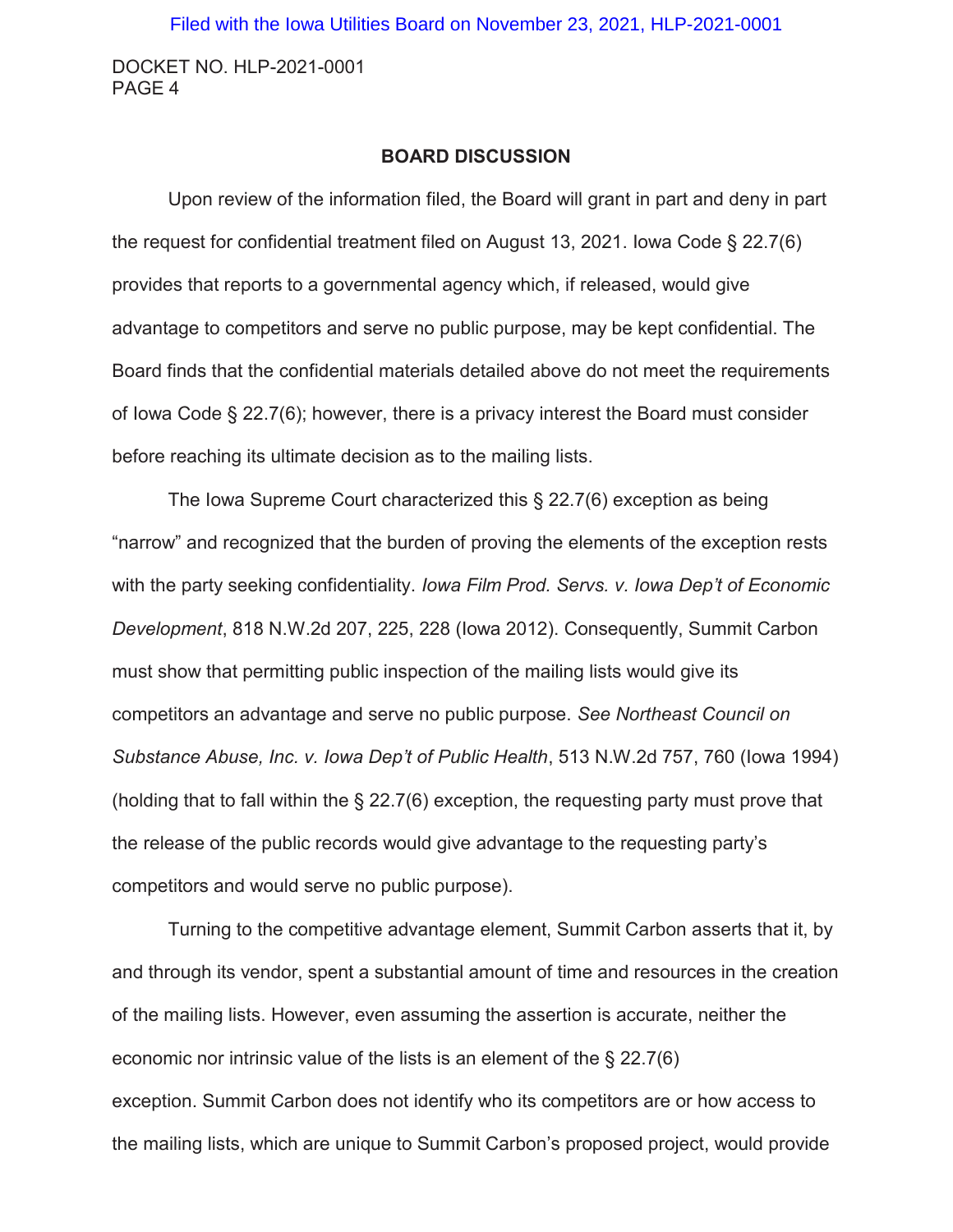an advantage to those unspecified competitors if any exist. The Board finds Summit Carbon has not provided a legal or factual basis upon which it can be found that its competitors would receive an advantage should the mailing lists not be held in confidence. Therefore, the Board finds that Summit Carbon has not met the burden of Iowa Code § 22.7(6) for holding the mailing lists in confidence.

This finding, however, does not end the Board's analysis. In *Clymer v. City of Cedar Rapids*, the Court recognized that individuals can have a substantial privacy interest in personal information, including personal addresses, held by the government that outweighs the public's interest in disclosure of that information. 601 N.W.2d 42, 47 (Iowa 1999). Where the legislature has not specifically listed the requested information as an exemption, a balancing test may be necessary to consider these privacy interests. *American Civil Liberties Union Foundation of Iowa, Inc. v. Records Custodian, Atlantic Community School District*, 818 N.W.2d 231, 240 (Iowa 2012) (Cady, C.J., dissenting). If a public record contains personal information, which is not specifically exempted from disclosure by statute and "the disclosure of which would constitute an invasion of personal privacy, the courts will often apply general privacy principles, which examination involves a balancing of conflicting interests – the interest of the individual in privacy on the one hand against the public's need to know on the other." *Id.* at 234 (Wiggins, J., writing for the majority) (quoting Andrea G. Nadel, Annotation*, What Constitutes Personal Matters Exempt from Disclosure by Invasion of Privacy Exemption Under State Freedom of Information Act*, 26 A.L.R. 4th 666, 670 (1983)). In *DeLaMater v. Marion Civil Service Commission*, the Court stated that the use of a balancing test in construing privacy exemptions under public records laws is common and identified the following factors as being material to the test: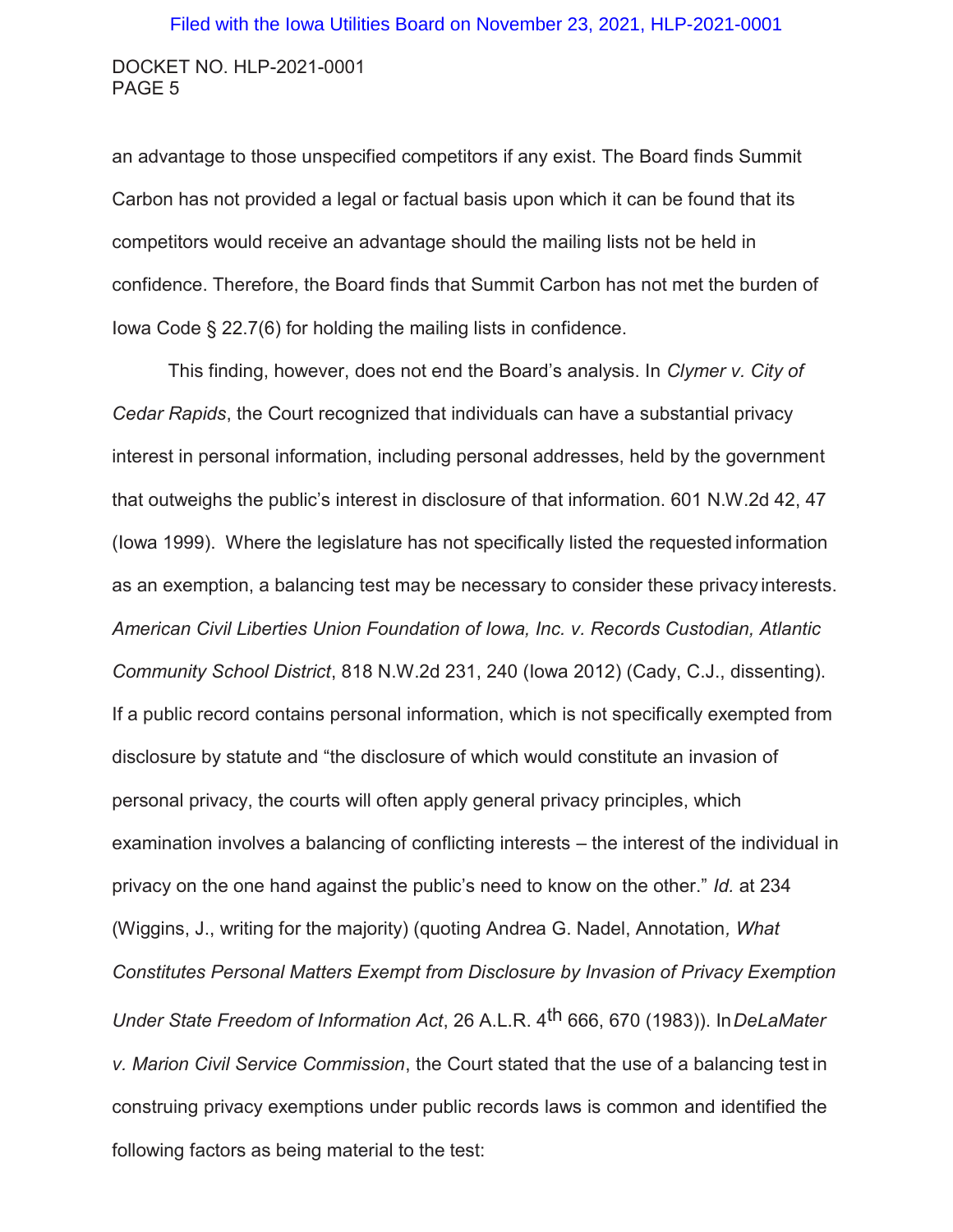> (1) The public purpose of the party requesting the information; (2) Whether the purpose could be accomplished without the disclosure of personal information; (3) The scope of the request;

(4) Whether alternative sources for obtaining the information exist; and

(5) The gravity of the invasion of personal privacy.

554 N.W.2d 875, 878 (Iowa 1996).

The first factor "considers the public purpose of the party requesting the information" and a "substantial purpose for the information weighs in favor of the public's need to know." *American Civil Liberties Union Foundation of Iowa, Inc*, 818 N.W.2d at 242 (Cady, C.J., dissenting). While several filers have claimed certain public interests that will be advanced by denying the motion for confidentiality, those public purposes are not directly related to the public interests behind Iowa's open records law, which is to "open the door of government to public scrutiny [and] to prevent government from secreting its decision-making activities from the public, on whose behalf it is its duty to act." *Mitchell v. City of Cedar Rapids*, 926 N.W.2d 222, 229 (Iowa 2019). Therefore, whatever public purposes may exist in the release of the mailing list, they do not advance the public purposes underlying Iowa's open records law.

The second factor examines whether that identified public purpose can be accomplished without the release of personal information, and the fourth factor considers the alternative sources of this information. In its filing, OCA states there would be a public purpose for releasing the mailing lists because the mailing lists would allow landowners to collaborate and mount a joint response to the proposed pipeline. Even assuming for the sake of argument that this is a valid public purpose, the Board finds the consolidation of affected landowners could be accomplished without the release of the personal information. As evidenced in several dockets that have come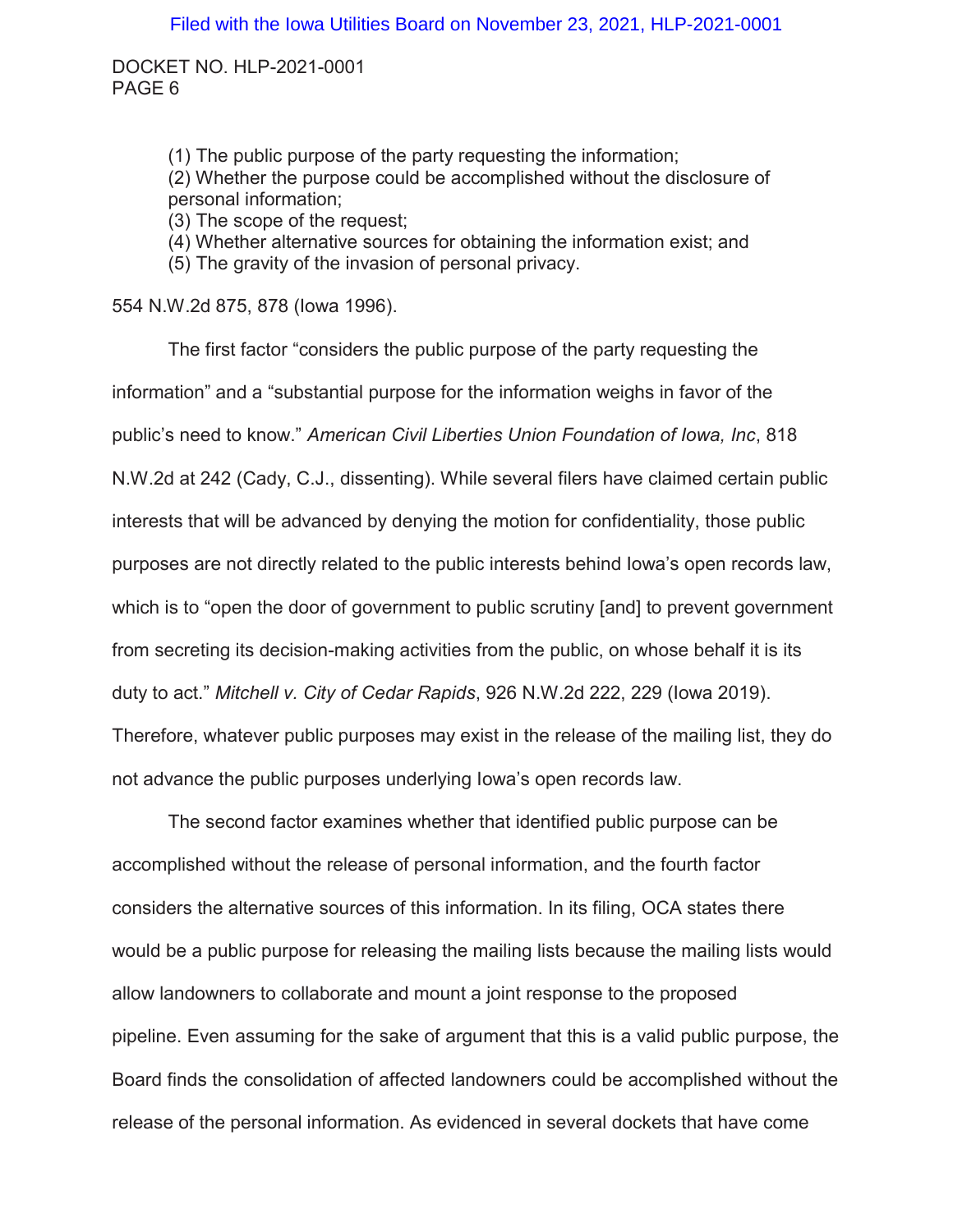#### Filed with the Iowa Utilities Board on November 23, 2021, HLP-2021-0001

#### DOCKET NO. HLP-2021-0001 PAGE 7

before the Board, landowners are able to coordinate and collaborate without the Board releasing personal information regarding their neighbors. Landowners can obtain the same information by speaking with their neighbors, by seeing who attends the informational meetings, and by engaging in any of the other typical outreach activities used by other such community groups. In addition, in this docket more than 400 persons have filed comments or objections to the proposed pipeline, and such comments/objections contain the filers' names and contact information either by email or mailing address.

The third factor relates to the scope of the request, which, although very large, is contained within just a few filings and, if ordered by the Board, can be readily assembled by Summit Carbon for production to requesting parties.

The final factor requires the Board to consider the gravity of the personal privacy invasion, and the Board finds this factor weighs strongly in favor of granting the confidentiality request. There is no information in this Docket suggesting that any of the 15,000 persons identified on the mailing lists requested to be on the lists or understood that such a list even exists. There is no information before the Board suggesting any person identified on the lists requested their information be provided to a state governmental agency. Nor is there any information before the Board to suggest these individuals and entities are even aware that their names and addresses have been filed in this Docket and could be released to the public at large.

In addition, with more than 400 comments and objections on file in this docket, parties who want to develop a coalition to resist the application for pipeline permit have a significant block of similarly interested persons with which to work. Given that there is substantial public interest in the proposed project, landowners and other interested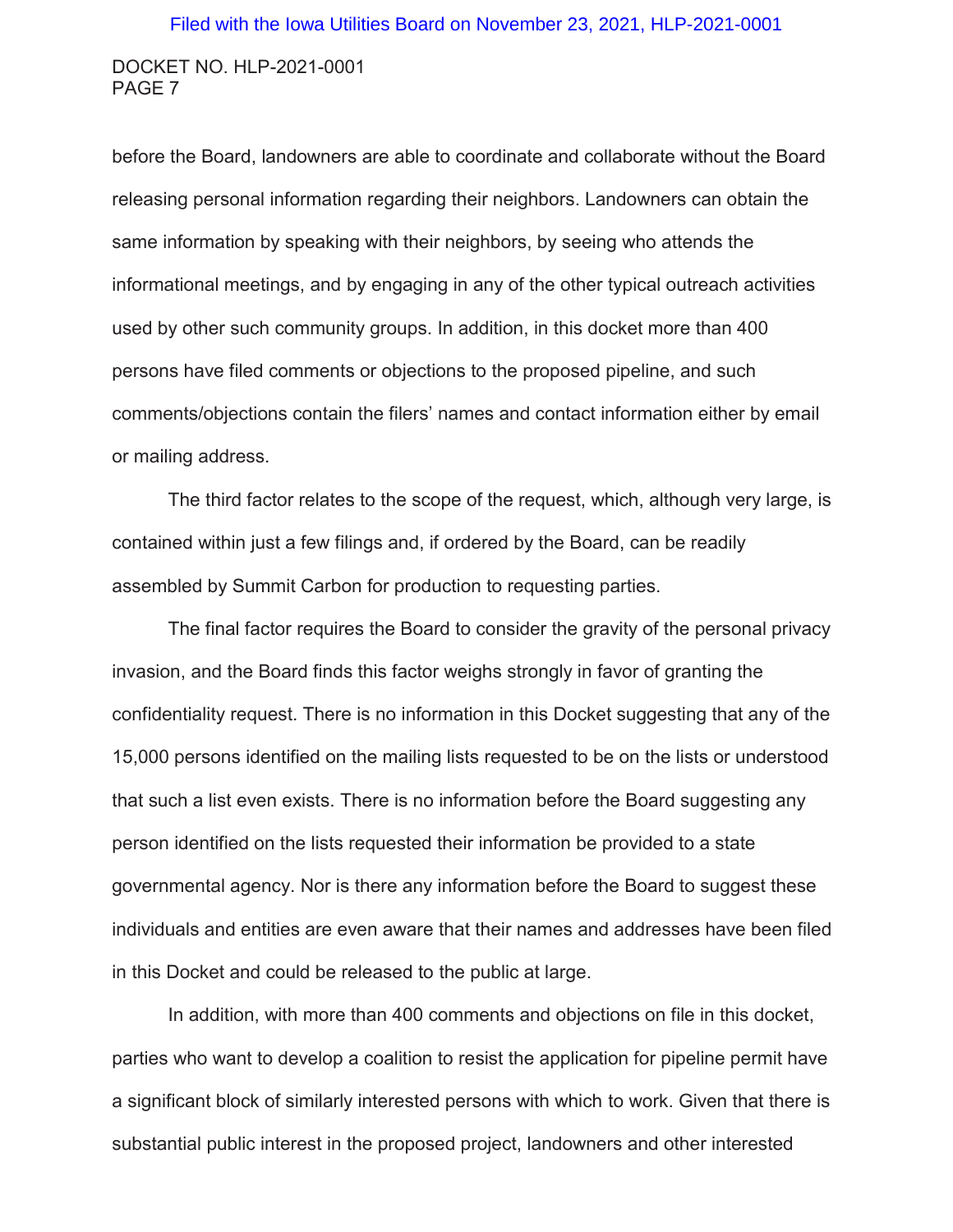# DOCKET NO. HLP-2021-0001 Filed with the Iowa Utilities Board on November 23, 2021, HLP-2021-0001

persons who oppose the proposed pipeline are likely to know about the project and opposition to it, and can join the opposition coalition if they choose to do so.

PAGE 8

After weighing the five factors, the Board finds the privacy interests held by individual persons identified on the mailing lists outweigh whatever public interests may be advanced through the release of the public records. The Board finds that business and governmental entities on the mailing lists do not have the same privacy expectations as the individual landowners. *See*, e.g., *FCC et al. v. AT&T Inc. et al.,*  United States Supreme Court (Slip Opinion No. 09-1279.) The Board will therefore grant confidentiality with respect to the names and addresses of all individual persons and deny the request for confidential treatment with respect to the names and addresses of all business and governmental entities.

The Board considered alternative ways that it might release the mailing lists, while at the same time protect the privacy of people whose names are on the mailing lists and may not want to have their names released publicly. OCA and Food & Water Watch have suggested checking the names on the mailing lists against names on the Safe at Home Program list, and, in addition, contacting each of the people on the mailing lists to see if they want their names released. The Board appreciates the suggestions, but finds them to be unworkable. First, the names on the Safe at Home Program list are confidential, and the Board has no readily available way to obtain the names to compare them with the mailing lists. In addition, and more importantly, there are approximately 15,000 names on the mailing lists, approximately 3,000 of which are landowners adjacent to the proposed pipeline, with the rest being in the notice corridor. It would be extremely burdensome to send a notice to each person on the mailing lists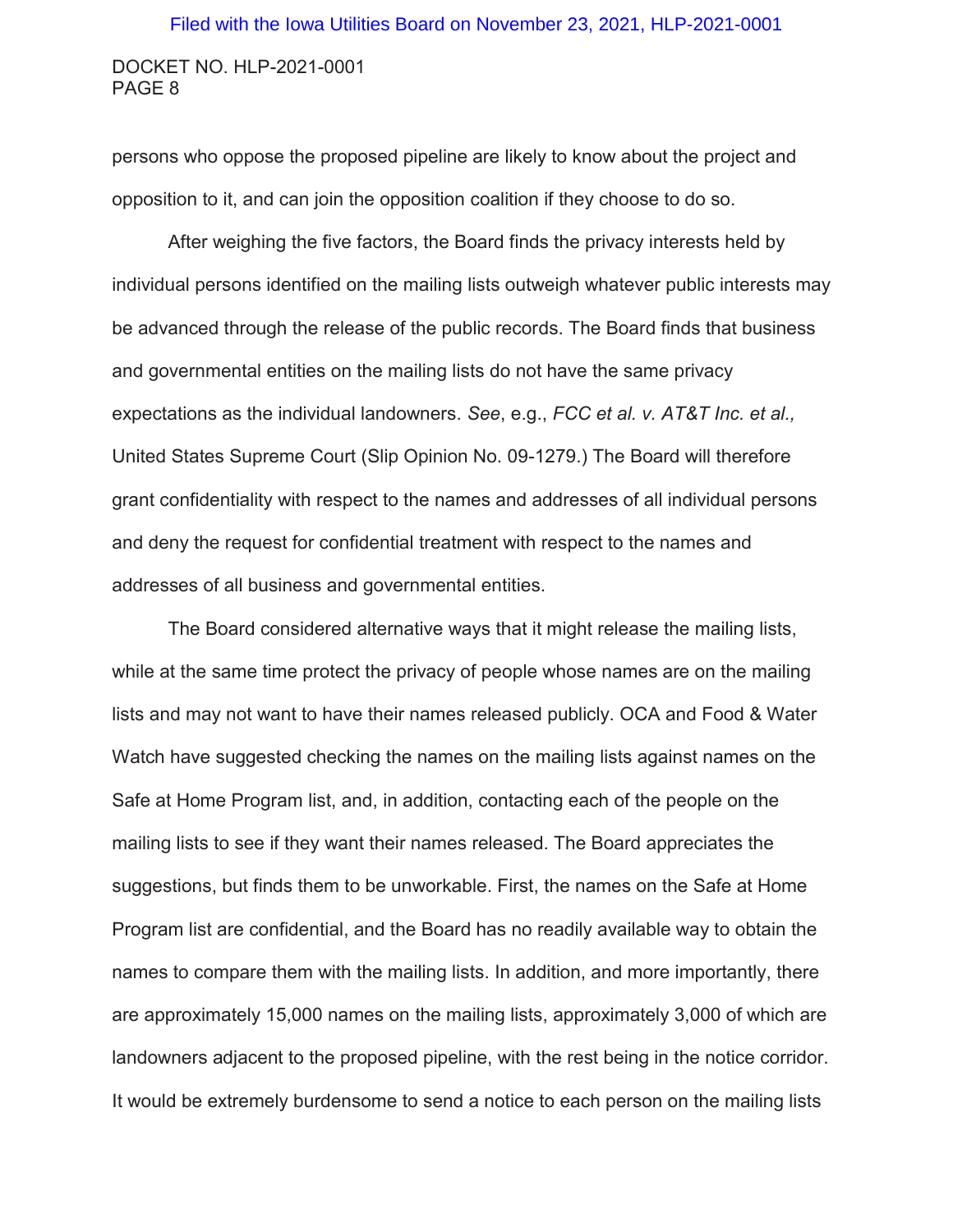to confirm whether each person wants his or her name to be publicly released and then to administer the public and confidential portions of the lists.

## **ORDERING CLAUSES**

### **IT IS THEREFORE ORDERED:**

1. The Request for Confidential Treatment filed by Summit Carbon Solutions, LLC, on August 13, 2021, is granted in part and denied in part. The names and addresses of all non-governmental persons contained within the mailing lists previously filed with the Board are hereby granted confidentiality. The request for confidentiality for all other information contained therein is denied.

2. The information granted confidential treatment shall be held confidential by the Utilities Board subject to the provisions of 199 Iowa Administrative Code  $1.9(8)(b)(3)$ .

3. Summit Carbon Solutions, LLC, shall file within 20 days of this order the mailing lists, redacting the names and addresses of all individuals, while leaving all addresses and names of all business and governmental entities public.

# **UTILITIES BOARD**

Richard Lozier Date: 2021.11.23 12:40:48 -06'00'

ATTEST:

Louis Vander Streek Louis Vander Streek 2021.11.23 14:30:45 -06'00'

Josh Byrnes Date: 2021.11.23 11:52:16 -06'00'

Dated at Des Moines, Iowa, this 23rd day of November, 2021.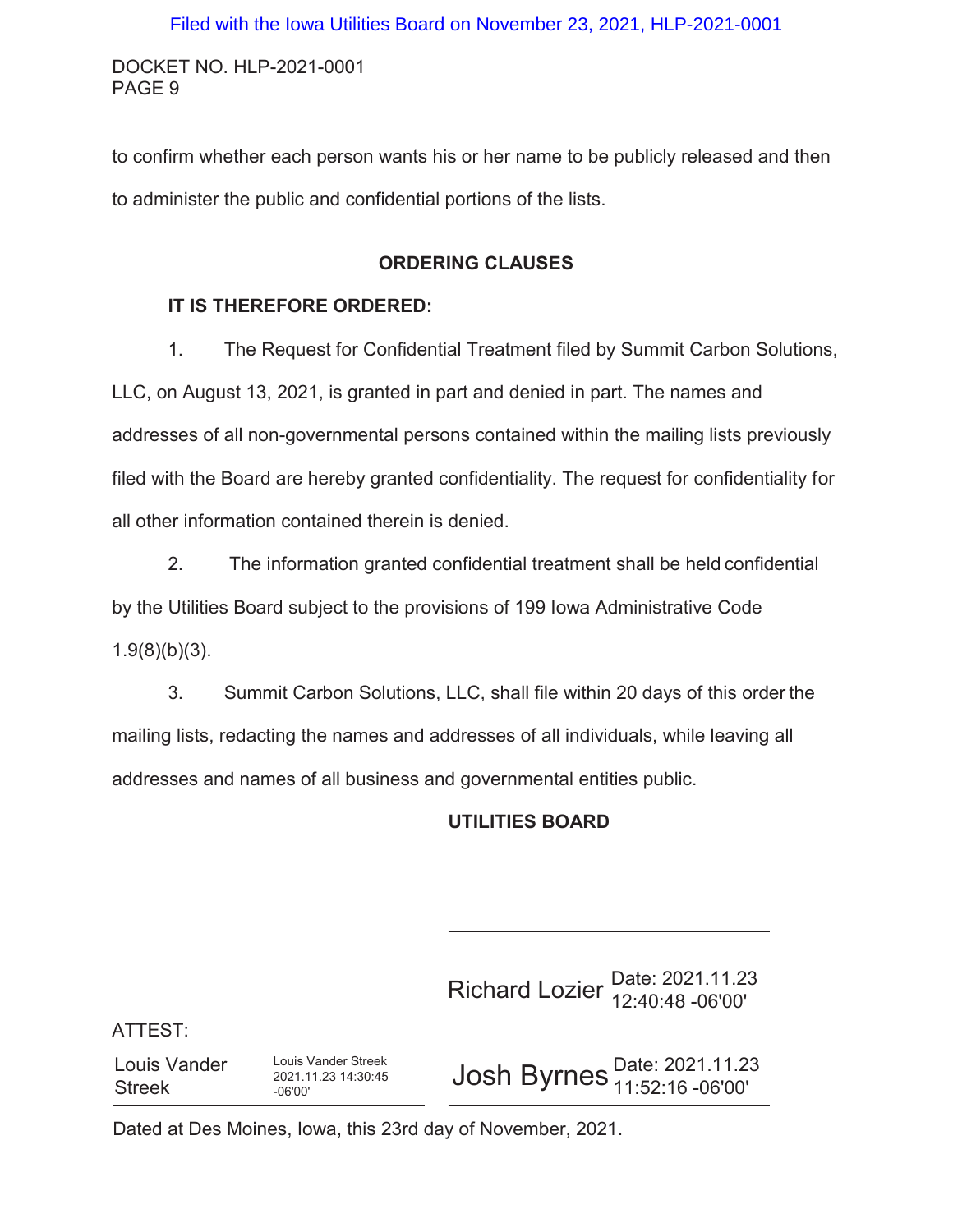#### **DISSENTING OPINION**

I respectfully dissent from the majority's decision. I would find the 31 mailing lists (collectively, the mailing list) to be a public record for which Summit Carbon Solutions, LLC (Summit Carbon), failed to demonstrate a legal basis for withholding the information contained from public inspection. I would deny Summit Carbon's request to the extent it seeks to hold confidential the names and addresses of the governmental and corporate/commercial entities and the mailing addresses of the real persons.

Beginning on August 24, 2021, and at the request of Utilities Board (Board) staff, Summit Carbon filed, and has continued to file, county mailing lists. Each county mailing list aids the Board in its review of the docket in several respects. The county lists provide additional information from which the Board can determine whether proper informational meeting notice was provided as required by statute and rule. The county mailing lists also aid the Board and Board staff in determining whether a conflict of interest exists that may disqualify their further participation in the case. In this case, each county mailing list is comprised of all property owners to whom Summit Carbon sent notice of the informational meeting held in that county. Each entry on the mailing list identifies the owner of a property and the owner's mailing address. Where a parcel of property is owned by several persons or entities, each owner is identified with that owner's mailing address. The identified owners include real individuals, corporate and commercial entities, and governmental entities. For example, for the Story County mailing list, the first three entries appear to identify properties owned by an ethanol producing plant, the City of Nevada, and a farmers cooperative.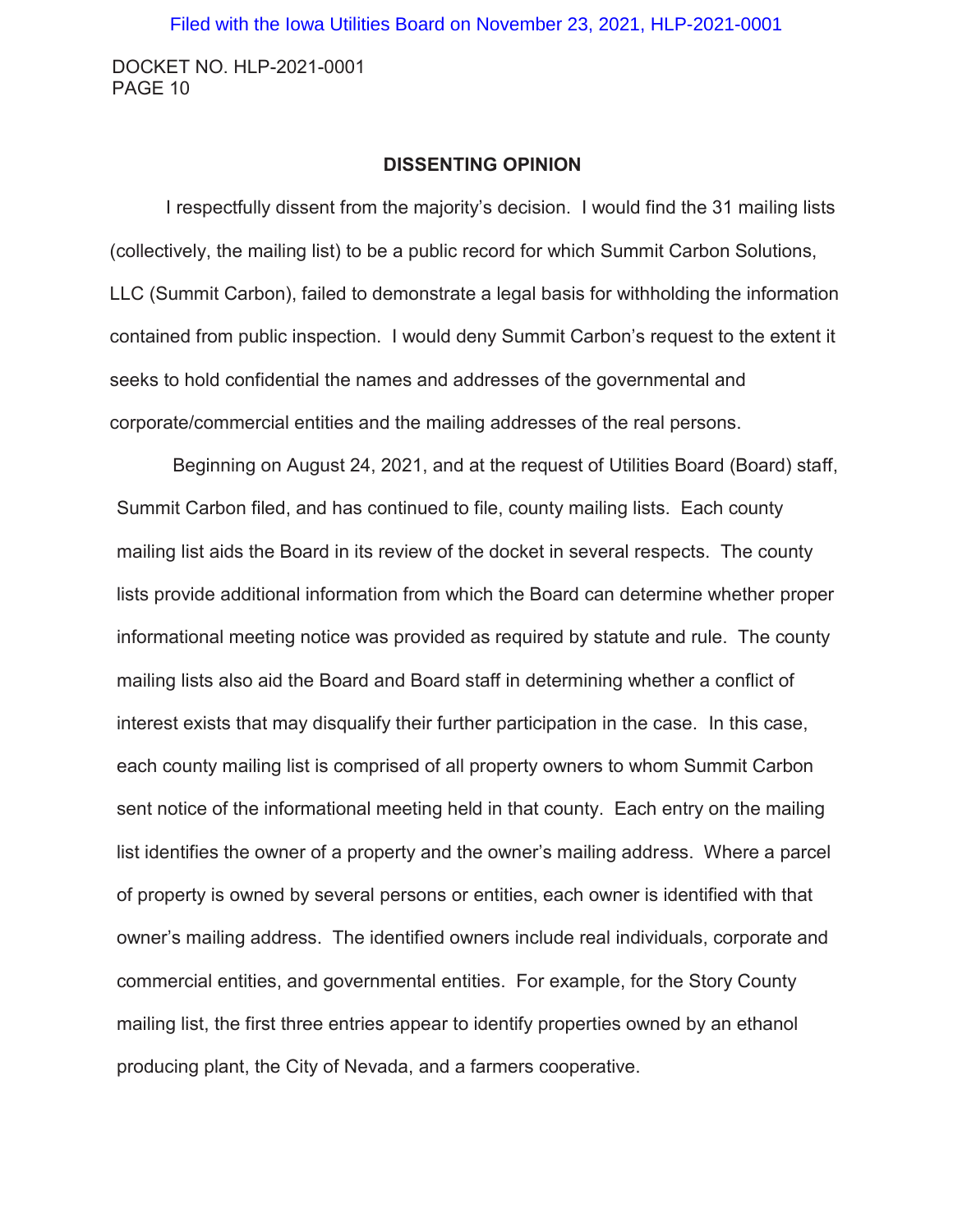Summit Carbon's request for confidentiality was made under the procedures set forth in 199 Iowa Administrative Code rule 1.9(6), which provides that a person submitting information or material to the Board may submit a request to hold all or part of the information or material from public inspection. Pursuant to paragraph 1.9(6)(b), such a request must include the "legal basis for withholding the materials from inspection and the facts to support the legal basis relief upon." Under the Board's public information and inspection of records rules, if a request for confidentiality is granted, the Board will not include the material in the Board's publicly accessible electronic filing system. Should an open records request be made for the material, the Board will notify the party requesting confidentiality of the open records request and withhold the materials from public inspection for 14 days to allow the party requesting confidentiality an opportunity to seek injunctive relief.

In its August 13, 2021 request, Summit Carbon contends the mailing list should be withheld from public inspection under § 22.7(6), which provides that a governmental body may hold a public record in confidence if the record constitutes a report to a governmental agency "which, if released, would give advantage to competitors and serve no public purpose." Similarly, in its November 1, 2021 reply, Summit Carbon cited no authority or legal basis supporting its request other than § 22.7(6).

I agree with the majority that Summit Carbon failed to demonstrate the mailing list falls within the § 22.7(6) exemption. In addition to failing to show that the release of the mailing list would provide an "advantage to competitors," as the majority found, I would also find that Summit Carbon failed to meet its burden in proving that no public purpose could result from its release.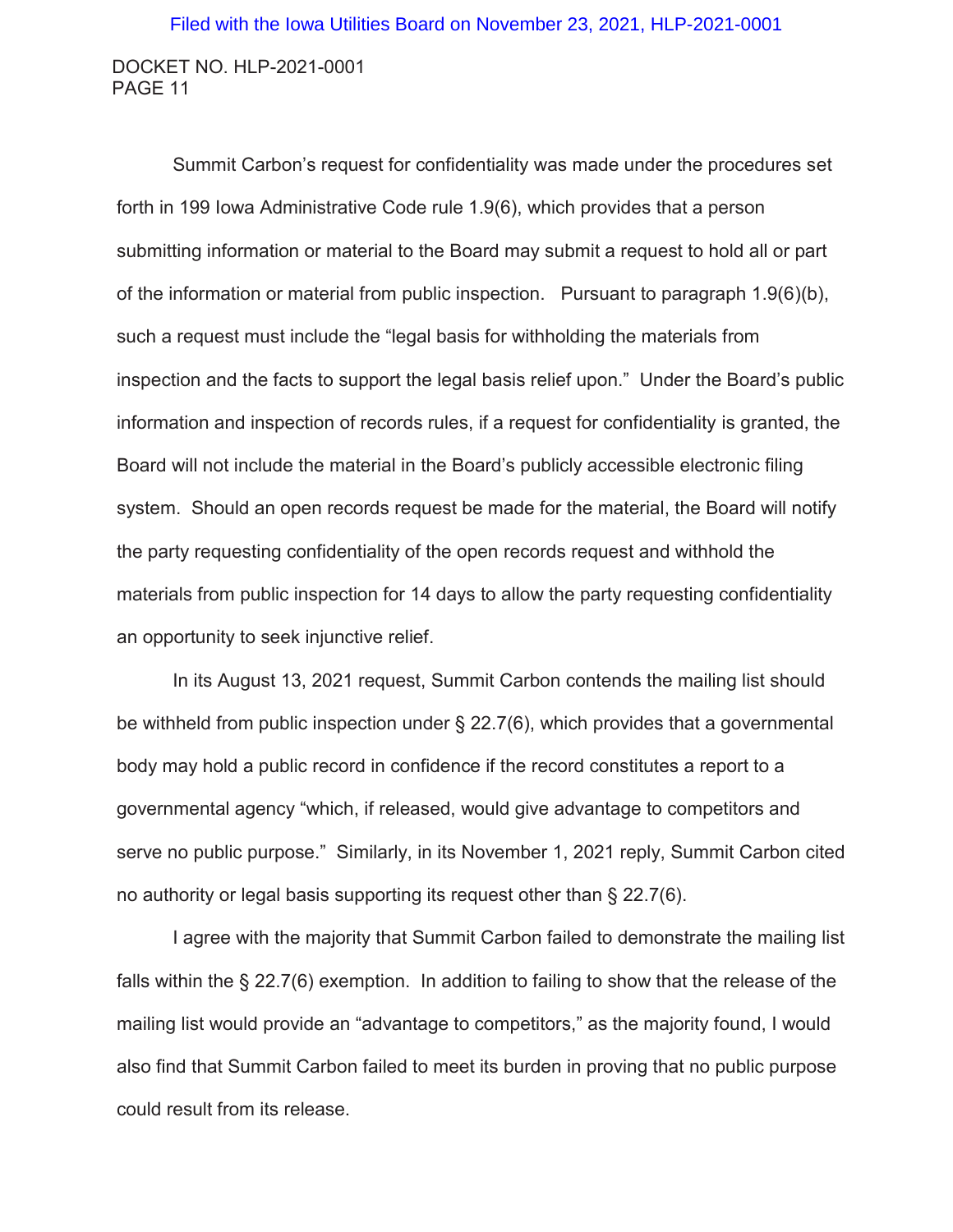In its August 13, 2021 request, Summit Carbon does not address the "public purpose" element and, instead, focuses on what it believes to be the privacy interests of the landowners identified in the mailing lists. Similarly, in its November 1, 2021 filing, Summit Carbon asserts that whatever public interest may exist in the release of the mailing lists "does not outweigh the privacy interests of the landowners on the mailing lists." However, the Supreme Court has held that it is not the role of an adjudicator to weigh the competing policy interests in applying the § 22.7(6) exemption. *Northeast Council on Substance Abuse, Inc. v. Iowa Dep't of Public Health*, 513 N.W.2d 757, 761 (Iowa 1994). On this point, the Court held:

We repeat that it is not our responsibility to balance competing policy interests. This balancing is a legislative function and our role is simply to determine the legislature's intent about those policy issues. In this instance, the legislature has drawn the exception to confidentiality narrowly by requiring a showing that no public purpose is served by public disclosure. So we construe section 22.7 narrowly.

#### *Id.*

The legislature delegated to the Office of Consumer Advocate (OCA) a unique role in Board proceedings. Through Iowa Code § 475A.2(2), the legislature directed OCA to act as an attorney for all customers and the public in matters before the Board. As pertinent to this issue, OCA "strongly disagree[d]" with Summit Carbon's assertion that no public purpose would be served by public disclosure of the mailing lists. OCA observed that releasing the mailing lists could assist in public collaboration and may result in a more complete and meaningful contested case record. The fact that OCA serves as the attorney for all customers and the public in general and has identified public purposes that could be served through the release of the mailing list is meaningful to my review.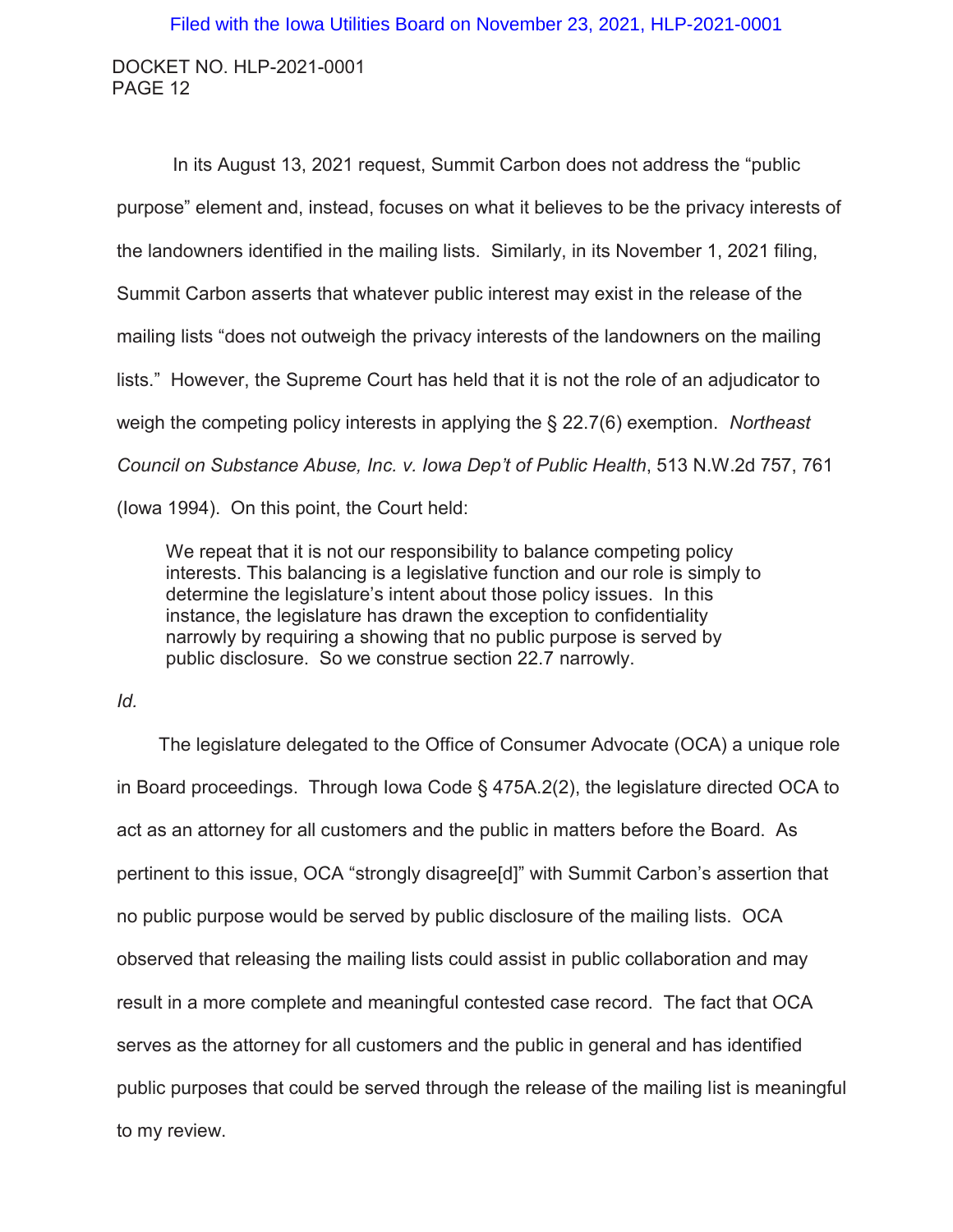Therefore, while agreeing with the majority that Summit Carbon failed to prove that the release of the mailing list would give advantages to competitors, I also believe that Summit Carbon failed to demonstrate that the release of the mailing list would serve no public purpose.

Finding that Summit Carbon failed to demonstrate the mailing list meets the § 22.7(6) exemption, the majority next considers whether the mailing list should be held in confidence based on the privacy interests held by the property owners identified in the mailing list. After analyzing five factors, the majority finds that the privacy interests held by individuals and commercial and corporate entities outweighs the public interests in the release of that information. I believe this conclusion is in error.

First, the majority fails to identify any authority, and I have been unable to locate any Iowa authority, holding that non-individuals have privacy interests that can justify the withholding of public records from public inspection. On this point, it is certainly worth noting that in *FCC v. AT&T*, 562 U.S. 397 (2011), the United States Supreme Court held that "personal privacy" for purposes of the federal Freedom of Information Act does not include corporate entities.

Second, the information contained in the mailing list is already publicly available, albeit not in the compiled form of the mailing list. Summit Carbon located the name and address for each property owner from data that is already publicly available on each county assessor's website. Consequently, this is not a situation in which the information contained in the mailing list is otherwise secreted from the public.

For these reasons, I would deny Summit Carbon's motion to the extent the